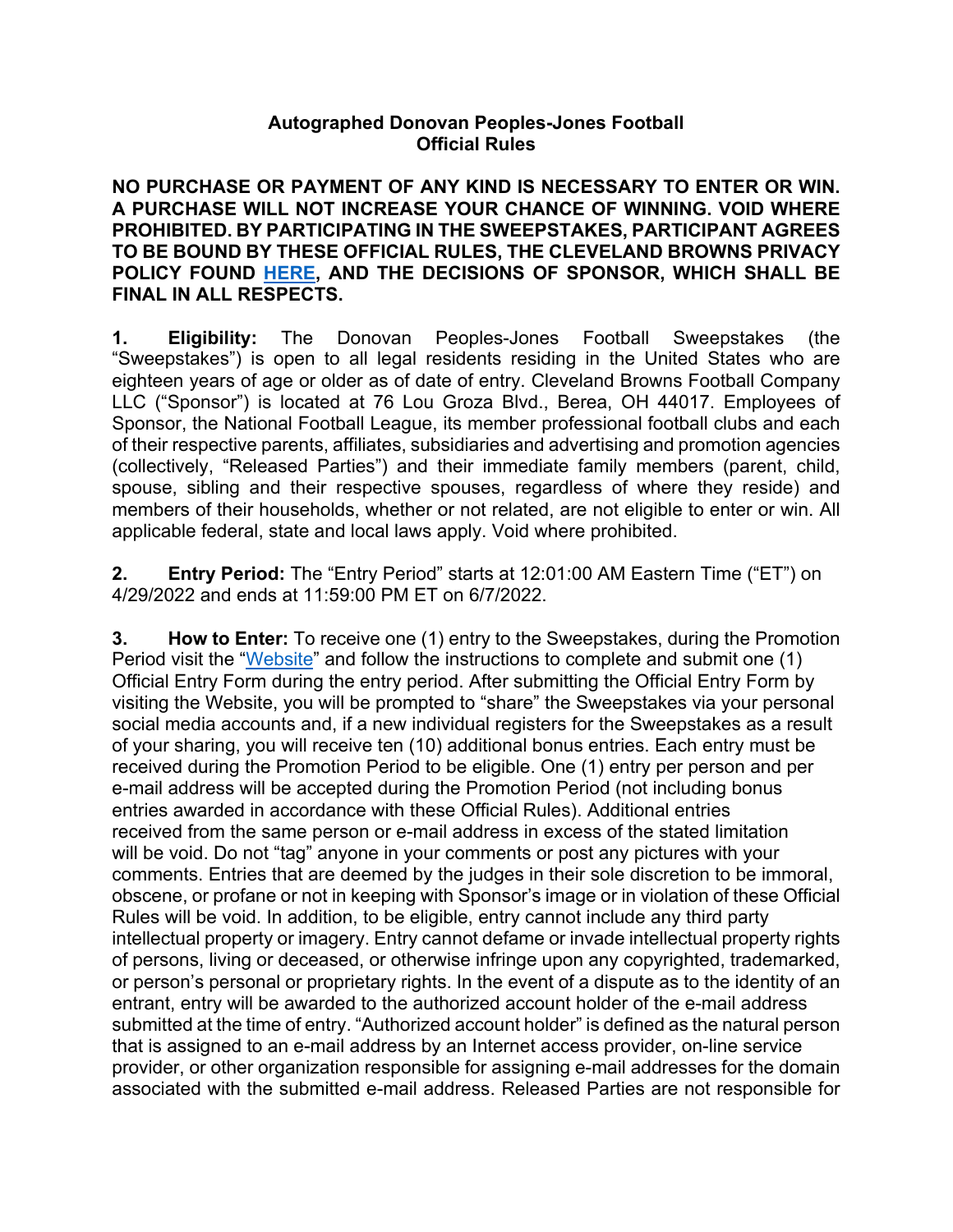late, lost, stolen, incomplete, illegible, inaccurate, misdirected, undelivered, damaged, or destroyed entries, and such entries may not be considered by Sponsor or Released Parties. No purchase or payment of any kind is necessary, and you need not consent to have your personal information used for direct marketing purposes unrelated to this Sweepstakes, to enter or win. A purchase and/or consenting to direct marketing will not increase your chance of winning. The use of script, macro or other automated or mechanical devices (or any other devices intended to automate or subvert any aspect of entry) to participate in the Sweepstakes is prohibited and any entry through such means and any entry that is deemed to be ineligible (at Sponsor's sole discretion and in accordance with these Official Rules) will be void. Released Parties are not responsible for failures, problems or errors relating to the Sweepstakes. Released Parties are not responsible for any incorrect or inaccurate information, whether caused by site users, tampering, hacking, or by any equipment or programming associated with the Sweepstakes. Persons who tamper with or abuse any aspect of the Sweepstakes or website or who are in violation of these Official Rules, as solely determined by Sponsor, will be disqualified and all associated entries will be void. **By submitting an Entry, entrants agree to (i) the terms of these Official Rules, (ii) the decisions of the Sponsor, which will be final and binding in all disputes and in all matters relating to the Sweepstakes, and (iii) the Cleveland Browns Privacy Policy and Terms of Use.** 

**4. Winner Selection:** For each prize listed below, one (1) potential Prize winner will be randomly selected from among all eligible entries received during the Entry Period. The number of Prize winners selected during the Entry Period depends on the number of prizes offered. All Prize winners will be selected within 72 hours of the end of the Sweepstakes. Sponsor will contact the potential winner via phone or email. Odds of winning the Sweepstakes will depend on the total number of eligible entries received during the Entry Period and the number of Prizes. Potential winners will be required to execute and return an Affidavit of Eligibility, Liability and Publicity Release prior and as a condition to receiving any prize. Noncompliance with these Official Rules, the inability of Sponsor to contact the potential winner within a reasonable time period or prize or prize notification being returned as non-deliverable may result in disqualification and, time permitting, and at Sponsor's sole discretion, an alternate winner being selected.

**5. Prize(s):** The Prize is an autographed Donovan Peoples-Jones football. All costs and expenses associated with the acceptance and use of a prize not specified herein as being awarded, including, but not limited to, all federal, state and local taxes, are winner's sole responsibility. All prize details are at the sole discretion of Sponsor and are subject to change. Prizes may not be substituted for cash value. ARV: \$125.

**6. Miscellaneous**: No transfer, assignment, cash redemption, or substitution of a prize (or portion thereof) is permitted except by Sponsor which reserves the right to substitute a prize (or applicable portion thereof) with one of comparable or greater value, in its sole discretion. By participating in the Sweepstakes, entrants release Sponsor and each of the other Released Parties from any and all claims, damages or liabilities arising from or relating to such entrant's participation in the Sweepstakes. By accepting a prize,